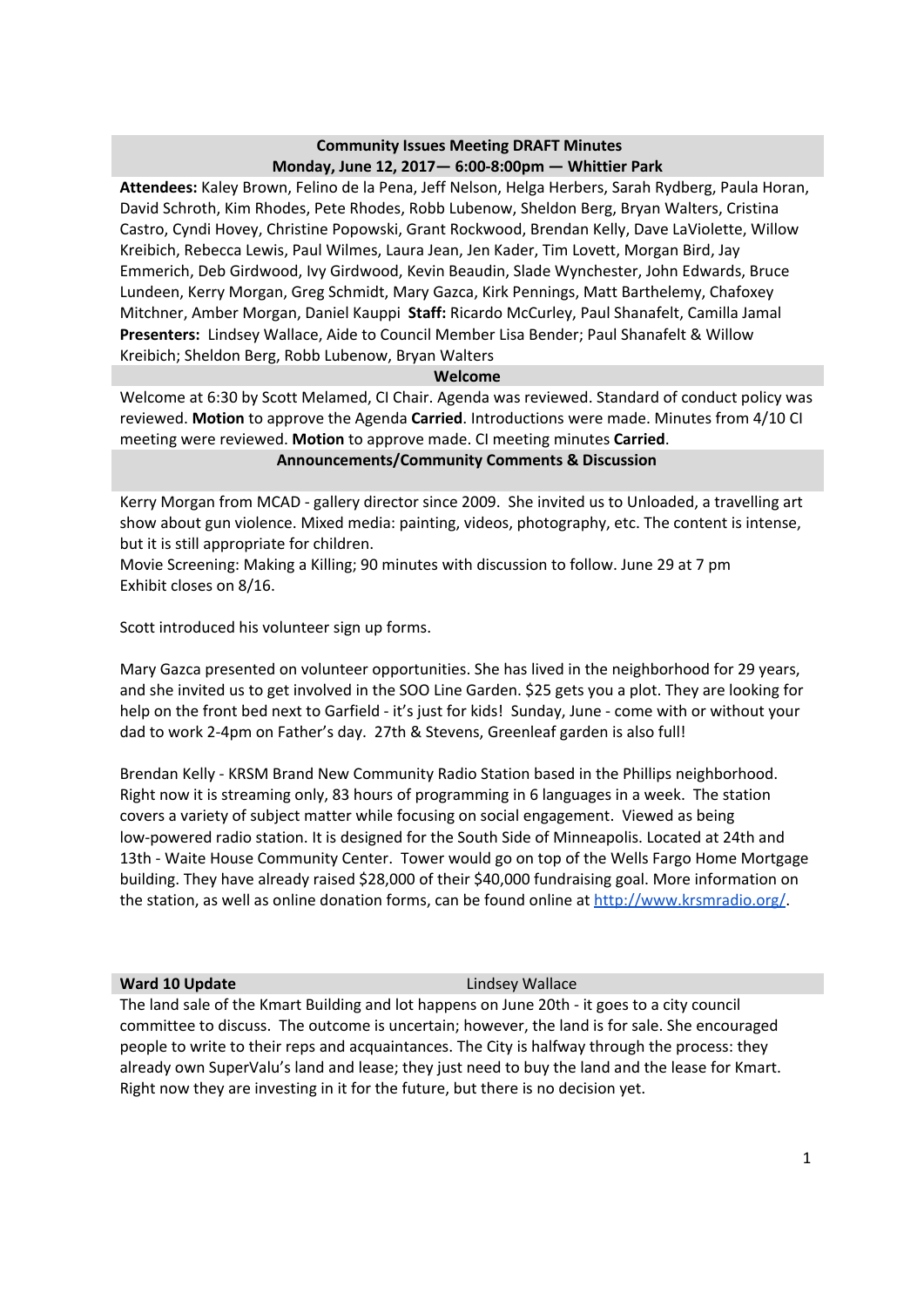Minimum wage update: City Staff have made a recommendation, and there will be an opportunity for the public to speak at an upcoming hearing on the evening of Thursday, June 22nd. A draft ordinance is now available.

Paris Agreement: Dayton & Hodges have both pledged to keep the city in the agreement. Lisa Bender and Gordon are working on making that visible and actualized.

Ricardo: Business Association meeting on Wednesday at Emperor of India. He also discussed 35-W Construction.

Environment & Sustainability Meeting on 28th at Black Forest.

Learning in Style: An organization that teaches people English. 9/10 of recent female workers have found jobs.

20th Anniversary of Eat Street - September 16th - Nicollet with be closed from 26th to 28th St. for food and celebration.

Marhaba Grill has an Iftar every night during Ramadan.

Whittier Farmers Market at Calvary Church begins June 24th.

The Whittier Alliance turns 40 this year.

MCAD and Treehouse Records put together a kid-designed and community made mural during Lyndale Open Streets.

### **Big Ideas Grant Big Ideas** Grant

The Big Ideas Grant is designed to help elevate and encourage anyone to do something amazing. Non-traditional grant applicants are encouraged to apply. A FAQ form is available at the Whittier Alliance office and **online**. The grant application is very simple - just tell us your story on how you're going to make the community great. Applications are due July 14th at 5 PM.

Committee picks the top three and gives it to the community to vote on it! At the moment, we are looking to expand the number of grants available. Voting can be done online, at meetings, or in person at the office.

Paul and Willow have tried to make the application process honest and accessible; applicants can speak with either of them for guidance.

Liability Insurance is needed for events and a few other specifics, but generally the WA is not concerned with this issue. They will assess on a case by case issue.

One latent function is to find great ideas we can fund with other methods. Kept it open intentionally to keep our capacity open.

**2201 Blaisdell Development Proposal** DJR & Yellow Tree

### **Whittier Justice Housing - Matt Barthelemy**

Lots of factors are driving property values up, and it's hurting our community. In early May at 2533 3rd Ave S, residents were notified that their rent was going to increase by 75% and that they needed to move quickly. The tenants acted on it very quickly, as their options were limited - they worked with a non-profit to combat for their rights. They hosted a meeting at Springhouse Ministries to hear from tenants, and held the owner of CPM accountable. The end result is that the rent is not going to change.

If you want to get involved and if you want to make Whittier more renter focused, please get involved.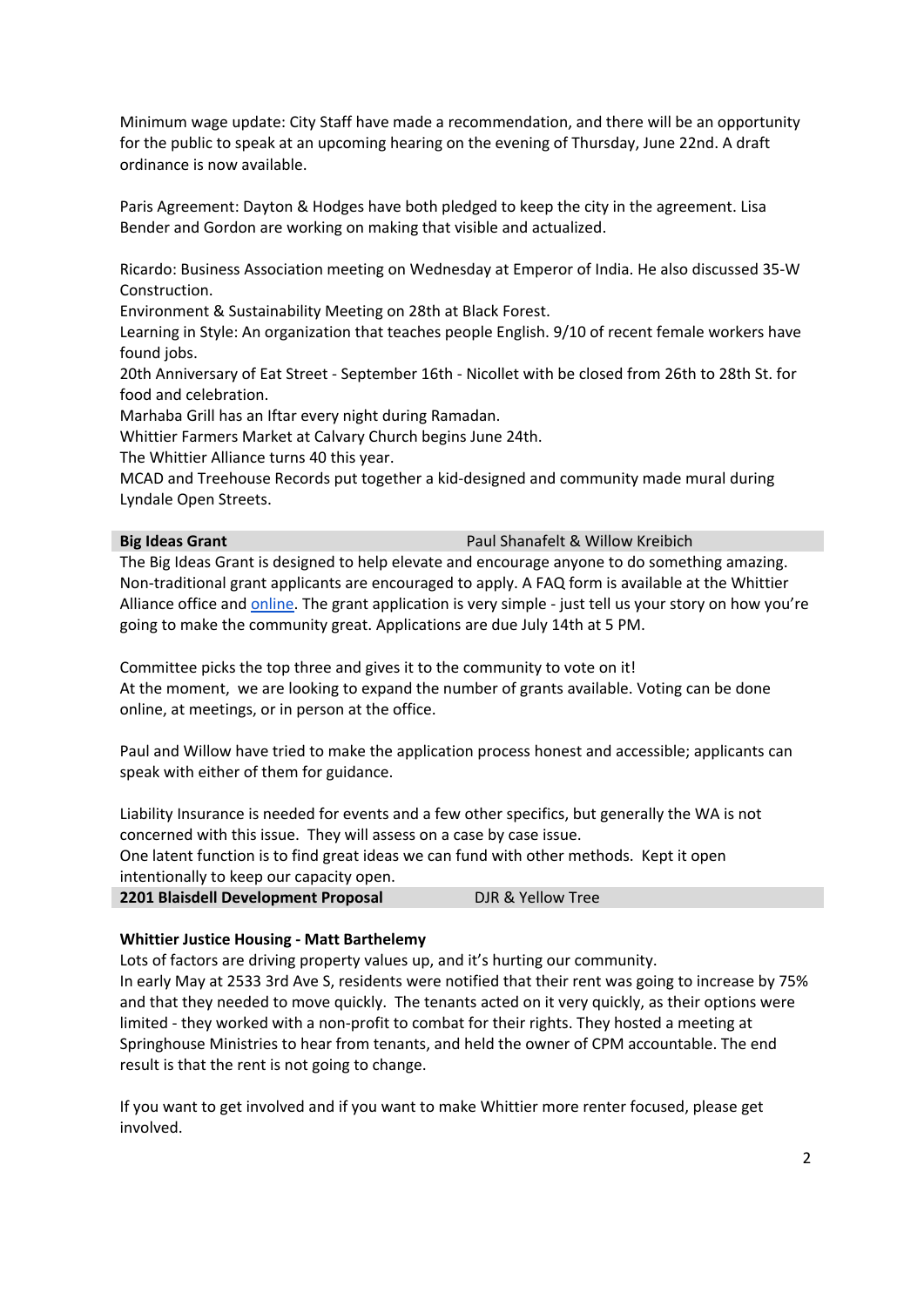This effort was successful in-part because students said they did want to force people out of their homes. There were a lot of people who shamed CPM, too. Public pressure made a big deal, should we shoot for legal changes.

# **2201 Blaisdell - Sheldon Berg, Bryan Walters, Robb Lubenow:**

Bryan Walters and Robb Lubenow - with Yellow Tree. They are property managers who have been doing work for the last 9 years. They look for buildings to either repurpose or tear down. Their current project is a commercial building that has run its course.

Sheldon Berg - lead architect from DJR.

Looking to build a U Shaped Building. The building has a cross-axis easement and building access for the next door neighbor.

5 story building - 74 units. Sizes range from studios to 2 bedrooms. 350-1000 sq ft. Ideal for young people or families.

Parking - will not be visible from the street. 49 parking stalls, but city only requires 37. Bike parking in and out of the building. Walk out entrances on the ground floor units.

Brick, metal and paint covering the building. Hung balconies and recessed balconies add character to the street. They have small front porch available on Blaisdell. They will also have a vibrant color to emphasize the flair of the neighborhood. But they will make use of brick to lend continuity to the neighborhood. The building will provide accessibility to all the neighbors' garages.

Q: What are the projected costs?

A: 5 types of units - studio 1br x 2 and 2br x 2 - 900 to 2195. Affordable without subsidies.

Q: What is there right now?

A: Commercial building from the 50s, was center of the Urban League, then a school, soon to be vacant. It is zoned R5.

Q: Why only 5 stories?

A: In order to fit in with the neighborhood and match the surrounding area - there are five and six story buildings around it.

Q: How will this affect the neighbors - for shade, etc?

A: Some impact on shade/sun. But the roads are very large, so the effects are minimal. Also, the setback is big, so there's nearly a 24 ft setback from the road, similarly to the current building.

Q: What is the distribution in units & what sort of metal panels?

A: 15 studios, 21 small bedrooms, 6 small 2-bedrooms, 19 standard 1-bedrooms, and 13 2-bedrooms

Q: What kind of metal is it?

A: Probably steel 24 gauge, for the Aluminum 042

Q: Will the staff be bilingual?

A: The plan is to hire multilingual workers and new workers for this property

Q: How big is?

A: All units have built in appliances and bed areas. The smallest will be about 15x25. They will also have amenities to make more communal spaces.

Q: Why not 3 bedrooms?

A: It's too expensive. Our solution is more housing, not larger housing.

Ricardo explains what people usually ask for: conditional use, variance, and rezoning.

Conditional Use Permit: motion made to approve, seconded. Attendee hates the lack of a shadow study. Point made that people are glad it isn't another halfway house. They have built large